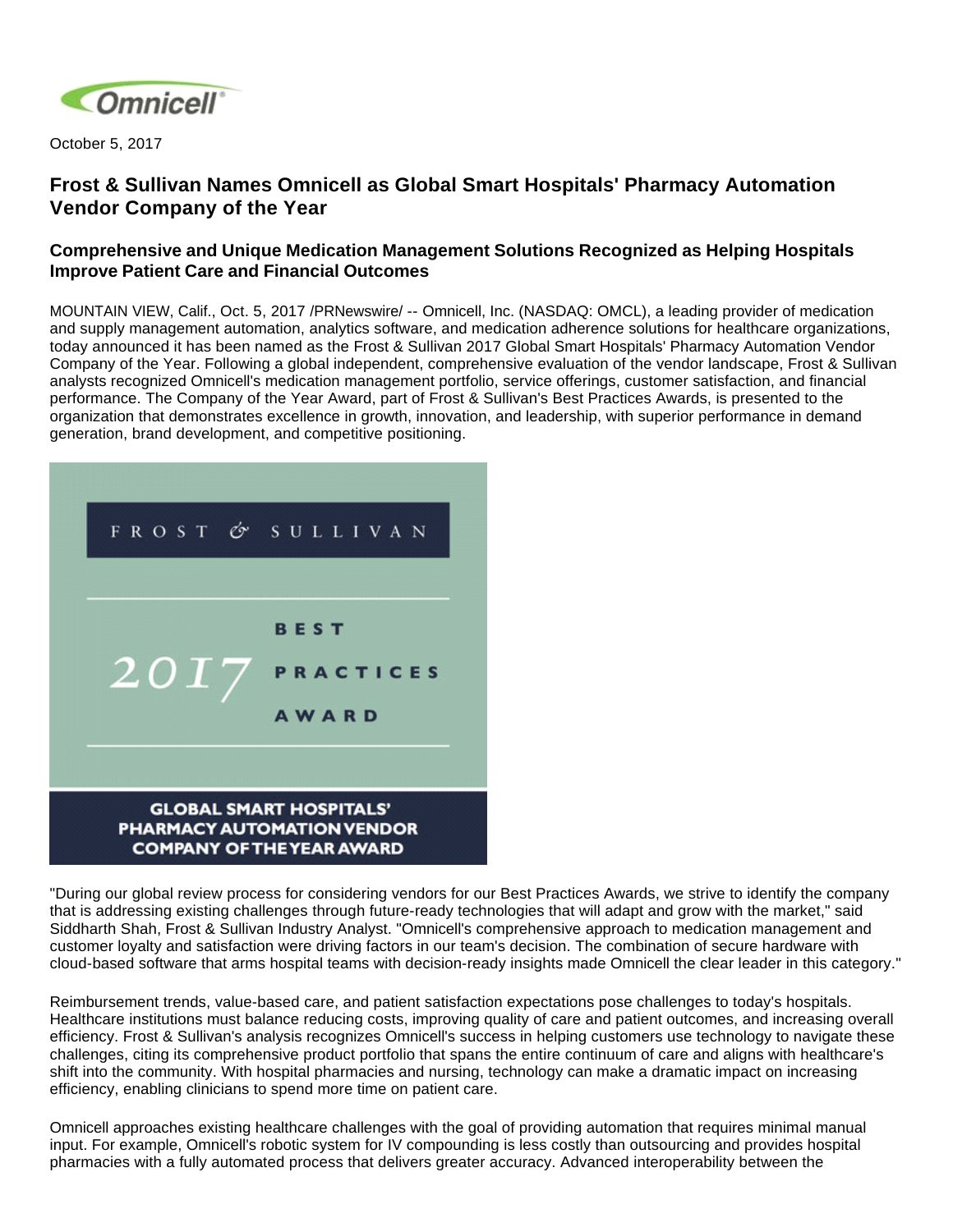Company's medication dispensing system and leading electronic health record vendors reduces redundant tasks for frontline staff, thereby increasing employee satisfaction and patient safety. Technological solutions such as these, along with Omnicell's commitment to customer experience and satisfaction, contributed to Frost & Sullivan's decision.

"We're honored to be recognized for our product innovation and commitment to our hospital, pharmacy, and non-acute care customers in the U.S. and internationally," said Randall A. Lipps, chairman, president, CEO and founder of Omnicell. "Our goal has always been to enable providers to deliver better and more efficient care to patients—a balance that is becoming increasingly challenging for our hospital partners. We're committed to developing products and services that ultimately help achieve this goal, and we continue to be inspired by our customer partners as we work with them to find the best solution to fit their needs."

For the Company of the Year Award, Frost & Sullivan analysts independently evaluated two key factors: visionary innovation and performance and customer impact. For more information on this evaluation process, please view the complete Frost & Sullivan report [here](https://cdn2.hubspot.net/hubfs/163420/docs/FrostandSullivanAward2017.pdf).

The 2017 Smart Hospitals' Pharmacy Automation Vendor Company of the Year Award will be presented to Omnicell at the Excellence in Best Practices Awards Gala on January 24, 2018 in Anaheim, CA.

## **About Frost & Sullivan**

Frost & Sullivan, the Growth Partnership Company, enables clients to accelerate growth and achieve best-in-class positions in growth, innovation, and leadership. The company's Growth Partnership Service provides the CEO and the CEO's Growth Team with disciplined research and best practice models to drive the generation, evaluation, and implementation of powerful growth strategies. Frost & Sullivan leverages more than 50 years of experience in partnering with Global 1000 companies, emerging businesses, and the investment community from 45 offices on six continents. To join our Growth Partnership, please visit [http://www.frost.com.](http://www.frost.com/)

## **About Omnicell**

Since 1992, Omnicell (NASDAQ: OMCL) has been inspired to create safer and more efficient ways to manage medications and supplies across all care settings. As a leader in medication and supply dispensing automation, central pharmacy automation, IV robotics, analytics software, and medication adherence and packaging systems, Omnicell is focused on improving care across the entire healthcare continuum—from the acute care hospital setting, to post-acute skilled nursing and long-term care facilities, to the patient's home.

Over 4,000 customers worldwide use Omnicell<sup>®</sup> automation and analytics solutions to increase operational efficiency, reduce medication errors, deliver actionable intelligence and improve patient safety.

Omnicell's innovative medication adherence solutions, used by over 32,000 institutional and retail pharmacies in North America and the United Kingdom, are designed to improve patient adherence to prescriptions, helping to reduce costly hospital readmissions.

Recent Omnicell acquisitions, including Ateb, add distinct capabilities, particularly in central pharmacy, IV robotics, and pharmacy software, creating the broadest medication management product portfolio in the industry.

For more information about Omnicell, Inc. please visit [www.omnicell.com](http://www.omnicell.com/).

OMCL-G

Editor's Notes:

- 1. All Omnicell news releases (financial, acquisitions, products, technology etc.) are issued exclusively by PR Newswire and are immediately thereafter posted on the company's external website, [www.omnicell.com.](http://www.omnicell.com/)
- 2. Omnicell and the Omnicell logo design are registered trademarks of Omnicell, Inc.
- 3. All other brand or product names may be trademarks or registered trademarks of their respective companies.